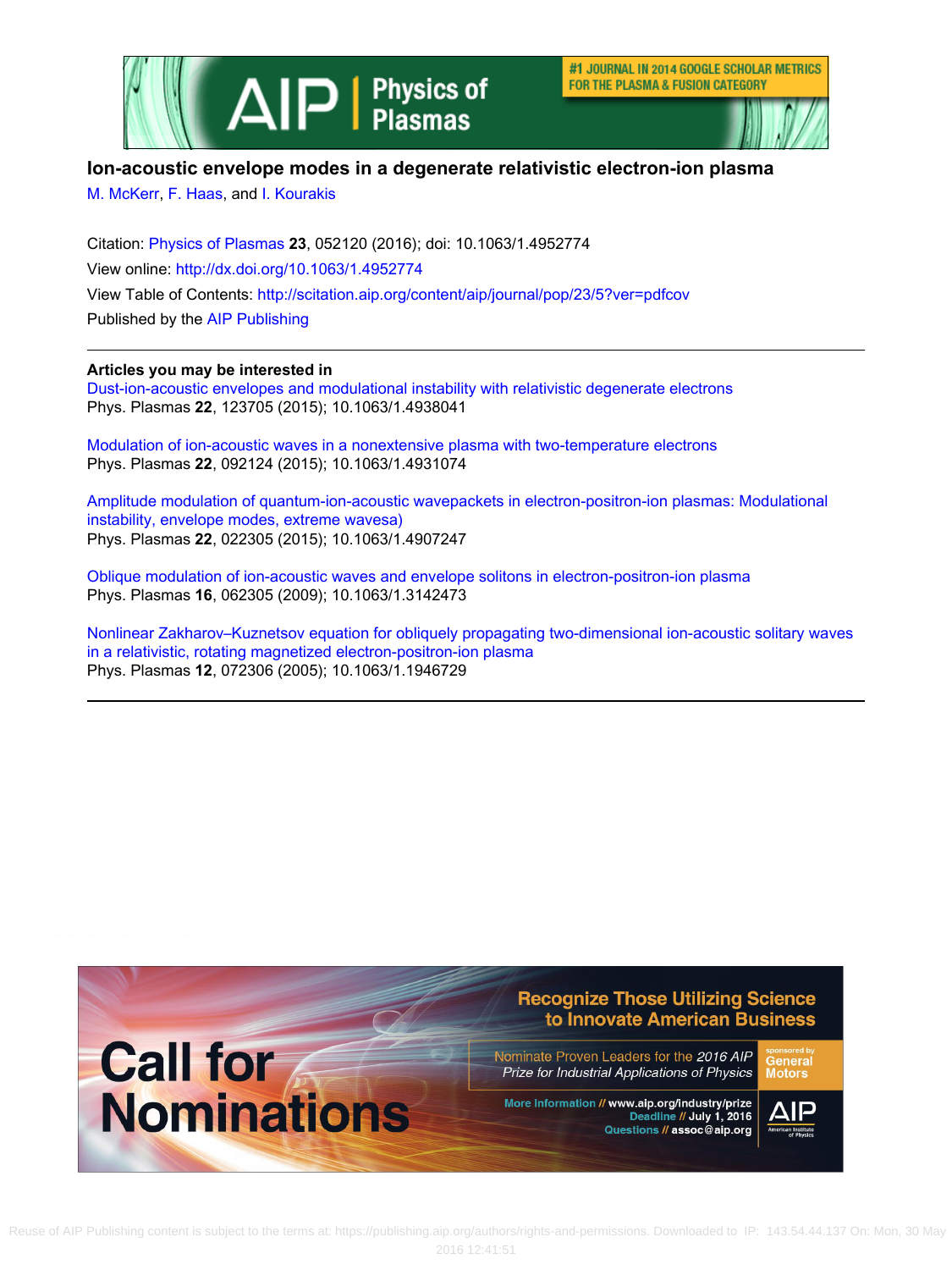

# [Ion-acoustic envelope modes in a degenerate relativistic electron-ion plasma](http://dx.doi.org/10.1063/1.4952774)

M. McKerr,<sup>1</sup> F. Haas,<sup>2</sup> and I. Kourakis<sup>1</sup>

<sup>1</sup>Centre for Plasma Physics, School of Mathematics and Physics, Queen's University Belfast, BT7 1NN Belfast, Northern Ireland, United Kingdom <sup>2</sup>Instituto de Física, Universidade Federal do Rio Grande do Sul, Av. Bento Gonçalves 9500, Porto Alegre, RS, Brazil

(Received 3 March 2016; accepted 16 May 2016; published online 27 May 2016)

A self-consistent relativistic two-fluid model is proposed for one-dimensional electron-ion plasma dynamics. A multiple scales perturbation technique is employed, leading to an evolution equation for the wave envelope, in the form of a nonlinear Schrödinger type equation (NLSE). The inclusion of relativistic effects is shown to introduce density-dependent factors, not present in the non-relativistic case—in the conditions for modulational instability. The role of relativistic effects on the linear dispersion laws and on envelope soliton solutions of the NLSE is discussed. Published by AIP Publishing. [\[http://dx.doi.org/10.1063/1.4952774](http://dx.doi.org/10.1063/1.4952774)]

# I. INTRODUCTION

The elucidation of the dynamics of ultra-high density plasmas in one-dimensional  $(1D)$  geometry<sup>1</sup> is recognized as a challenging area of research among researchers in the last decade. Dense plasmas occur in "extreme" astrophysical environments, such as white dwarfs or neutron stars $2-4$  $2-4$  and in the core of giant planets (e.g., Jovian planets). $5-8$  Such plasmas may also occur in the next generation of laser-based matter compression schemes.<sup>[8,9](#page-8-0)</sup> The topic has gained momentum recently, thanks to its relevance to high-power laser-assisted energy production (fusion) research and in particular, to the target normal sheath acceleration  $(TNSA)$  mechanism<sup>10</sup> during the irradiation of solid targets with a high-intensity laser beam. $\frac{11}{11}$  $\frac{11}{11}$  $\frac{11}{11}$  Other applications of (1D) degenerate plasmas include the dense quantum diode, $^{12}$  the electron-hole plasma in quantum wires, $^{13}$  the 1D fermionic Luttinger liquid, $^{14}$  $^{14}$  $^{14}$  and 1D semiconductor quantum wells, $^{15}$  to mention a few.

In such extreme plasma environments, magnetic fields can be extremely strong, effectively varying over many orders of magnitude, from a few kilogauss to gigagauss (or even petagauss) in white dwarfs (neutron stars, respectively), hence effectively confining particle motion to one dimension (1D). On the other hand, temperatures can be quite high, comparable to fusion plasma ( ${\sim}10^8$  K).<sup>[9](#page-8-0)</sup> In such conditions, quantum degeneracy and relativity effects are ubiquitous, since the de-Broglie wavelength may approach, or even exceed, the inter-particle (fermion) distance. At extremely high densities, the electron Fermi energy  $E_{Fe0}$  can exceed by far than thermal energy, hence the electron thermal pressure may be negligible, compared to the Fermi degeneracy pressure; the latter arises due to the combined effect of Pauli's exclusion principle and Heisenberg's uncertainty principle.

From a nonlinear dynamical point of view, ultrahighdensity plasmas pose a real challenge; their rich and varied dynamics may sustain a wide range of excitations, from breather-mode oscillations in  $1D$  semiconductors<sup>15</sup> and Lagrangian structures in dense 1D plasmas<sup>[16](#page-8-0)</sup> to 1D nonlinear envelope modes in dense electron-positron-ion plasmas,<sup>[17](#page-8-0)</sup> quasi-1D solitons,  $^{18}$  $^{18}$  $^{18}$  wakefields in quantum wires,  $^{19}$  $^{19}$  $^{19}$  among others. It may be added that the study of the dynamics of 1D plasmas is certainly not restricted to dense systems only. In Ref. [20,](#page-8-0) kinetic theoretical arguments have been employed to found the possibility of reconnection between Langmuir and Alfvén modes in a strongly magnetized, non-degenerate, relativistic pair plasma.

For ultra-high plasma densities, relativistic effects need to be included in plasma modeling, since the relativistic parameter  $p_F/mc^{21}$  $p_F/mc^{21}$  $p_F/mc^{21}$  ( $p_F$  is the Fermi momentum, m is the electron mass, and  $c$  is the light speed) acquires large values, thus modifying the equation of state and hence the dynamical plasma profile. Many authors have considered the problem of relativistically dense plasma before, from different angles. Problems such as the formation of electrostatic shocks within an electron-ion plasma, $^{22}$  the existence of arbitrary-amplitude solitary structures, $^{23}$  and small-amplitude envelope modes<sup>24</sup> within an electron-positron-ion plasma have been studied in the past. Stationary profile electrostatic pulses and Langmuirtype excitations have been investigated in Refs. [25](#page-8-0) and [26](#page-8-0), respectively. However, the majority of works tacitly apply Chandrasekhar's (three-dimensional, 3D) equation of state,  $27$ a reasonable assumption since the environments under consideration in the above (e.g., white dwarf stars) certainly occupy three dimensions. What we aim for, in the study at hand, is an understanding of envelope modes in a dense, 1D plasma, such as is used as a model for the study of target normal sheath acceleration (TNSA).<sup>[10](#page-8-0)</sup>

We shall here focus on a relativistic one-dimensional model for dense plasmas. Our aim is to propose a selfconsistent fully relativistic theoretical framework for low (ionic) frequency electrostatic modulated envelope structures propagating in unmagnetized electron-ion plasma. The model comprises an inertialess electron fluid, which is described by a quantum-mechanical degenerate distribution function, and a classical inertial ion fluid. A fully relativistic fluid model is adopted for both components. The use of Fermi-Dirac statistics in the description of the electron fluid forces us to countenance the exclusion principle. In the case of high densities, a significant overlap of the electrons' position-wavefunctions leads to a pressure, which, according to Pauli's exclusion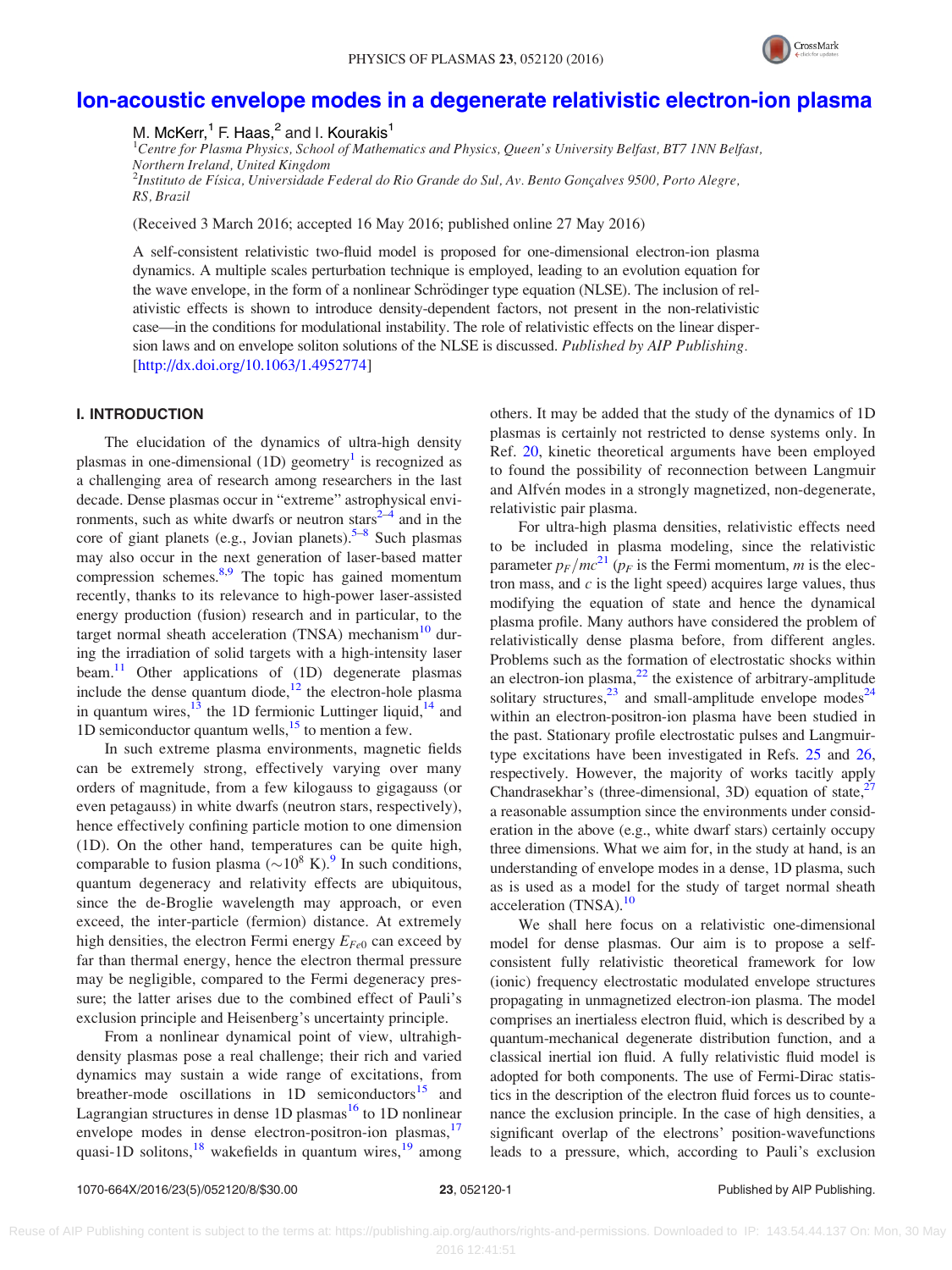<span id="page-2-0"></span>principle, exists to resist degeneracy as would occur if two electrons were to share the same state. Such a pressure results in a considerable (density-dependent) momentum near the Fermi surface (the surface in momentum-space below which all states are occupied) of the electron gas, the magnitude of which demands a relativistic treatment. To this end, an equation of state is employed that is similar to that of Chandrasekhar $^{27}$  but is essentially that of the one-dimensional "water-bag" distribution.<sup>28</sup> Unlike the original Chandrasekhar equation of state, $^{27}$  $^{27}$  $^{27}$  which was developed for one-dimensional (1D) propagation (in fact, in the radial direction) within a spherical-symmetric geometry, our equations of state is suita-ble for modeling strictly 1D propagation dynamics.<sup>[25](#page-8-0)</sup>

The electrons will be treated as "cold," so as to avail of the zero-temperature Fermi-Dirac distribution. Such an approximation is justified under certain conditions that depend on the density, entering the algebraic description via the relativistic electron Fermi energy  $E_{Fe,rel}$ , viz.,

$$
k_B T_e \ll E_{Fe,rel} = m_e c^2 \sqrt{1 + p_{Fe}^2 / m_e^2 c^2} - m_e c^2.
$$
 (1)

Here,  $k_B$  is Boltzmann's constant,  $T_e$  is the electron (thermal) temperature, c is the speed of light in vacuo, and  $p_{Fe}$  and  $m_e$ are, respectively, the local Fermi momentum and the rest mass of the electron. The local Fermi momentum is expressed in terms of the local density,  $n_e$ , and Planck's constant, h, as  $p_{Fe} = h n_e / 4$ .

The layout of this article goes as follows. In Section II, a self-consistent, relativistic fluid model is introduced. The evolution equation for the plasma state variables is then scaled, and a dimensionless system is presented in Section III. A multiple scale perturbation technique is employed in Section [IV](#page-3-0) and then analyzed in the lowest (linear) and higher (nonlinear) order(s) in Sections [V](#page-3-0) and [VI,](#page-4-0) respectively. The modulational wavepacket profile is outlined in Section [VII.](#page-4-0) Localized envelope structures are introduced in Section [VIII.](#page-5-0) A parametric analysis is presented in Section [IX,](#page-5-0) and the results are summarized in Section [X](#page-6-0).

## II. FLUID MODEL

We are interested in investigating ion dynamics in a degenerate relativistic plasma. We shall adopt the quantum hydrodynamic description,<sup>[29](#page-8-0)</sup> by introducing a fluid model that is described in the following. The ion fluid is described by its particle (number) density,  $n_i$ , and velocity,  $v_i$ . It is a "cold," fully ionized fluid of singly charged, positive ions, whose dynamics is dominated by electric forces deriving from an electrostatic potential,  $\phi(x, t)$ . A magnetic field has not been considered, for the sake of simplicity.

The electron fluid constitutes an inertialess background to the ion dynamics. It is characterized by a number density  $n_e$  and a fluid velocity,  $v_e$ , directed along the x-axis. The electrons are considered to be relativistically degenerate, and therefore the appropriate equation of state to govern their motion is provided by the expression for relativistic degeneracy pressure in one dimension $^{28,30}$  $^{28,30}$  $^{28,30}$ 

$$
P_e = \frac{2m_e^2 c^3}{h} \left[ \xi_e \left( \xi_e^2 + 1 \right)^{1/2} - \sinh^{-1} \xi_e \right],\tag{2}
$$

where  $\zeta_e = p_{Fe}/(m_e c)$  is a dimensionless parameter measuring the effect of relativistic electron effects. The latter equation of state is a consequence of the Pauli exclusion principle and is valid for arbitrary strength of relativistic effects. Note that an expansion of the pressure (2) for low density— $\xi_0 \ll 1$ —yields the nonrelativistic 1D Fermi pressure,  $P_e = 2E_{Fe}n_0(n_e/n_0)^3/3$ . Similarly, an ultrarelativistic ( $\xi_e \gg 1$ ) approximation is found to be  $P_e = c p_{Fe0} n_0 (n_e/n_0)^2 / 2$ , where  $p_{Fe0} = h n_0 / 4$ .

The model comprises five equations, namely, the fluiddynamical equations expressing continuity (number density conservation) and momentum conservation for the ion and electron fluid(s), with the system closed by Poisson's equation for the electrostatic potential  $\phi$ , which essentially couples the dynamical variables to one another.

$$
\frac{\partial(\gamma_i n_i)}{\partial t} + \frac{\partial}{\partial x}(\gamma_i n_i v_i) = 0,\n\frac{\partial(\gamma_e n_e)}{\partial t} + \frac{\partial}{\partial x}(\gamma_e n_e v_e) = 0,\n\frac{\partial(\gamma_i v_i)}{\partial t} + v_i \frac{\partial(\gamma_i v_i)}{\partial x} + \frac{e}{m_i} \frac{\partial \phi}{\partial x} = 0,\neq \frac{\partial \phi}{\partial x} - \frac{\gamma_e}{n_e} \left(\frac{\partial P_e}{\partial x} + \frac{v_e}{c^2} \frac{\partial P_e}{\partial t}\right) = 0,\n\frac{\partial^2 \phi}{\partial x^2} + \frac{e}{\epsilon_0} (\gamma_i n_i - \gamma_e n_e) = 0.
$$
\n(3)

Note that electron inertia has been neglected, according to the underlying assumptions of our model, as discussed above. Adopting the electrostatic approximation, we have suppressed (neglected) magnetic field generation; hence, the remaining Maxwell relations were omitted. As expected in a relativistic model, the factor  $\gamma_{e,i} = 1/$  $\frac{1 - v_{e,i}^2}{(1 - v_{e,i}^2/c^2)}$  $\frac{1}{\sqrt{2}}$ appears in the fluiddynamical equations, as a result of Lorentz transformations and relations between quantities, such as the electron and ion number density (functions), between different inertial frames.

It is understood that the validity of our model equations (3) above assumes that assumption (1) holds, i.e., for sufficiently high density.

#### III. DIMENSIONLESS MODEL

It is appropriate to derive a dimensionless model, by scaling by appropriate quantities. A natural speed scale in our physical problem is the characteristic quantity  $c_s = (2E_{Fe0}/m_i)^{1/2}$ , where  $E_{Fe0} = h^2 n_0^2 / (32m_e)$  is the non-relativistic electron Fermi energy: This is the equivalent of the ion "sound speed" in classical plasma dynamics. Accordingly, well adopt the following scaling:

$$
x \to \frac{\omega_{pi} x}{c_s}, \quad t \to \omega_{pi} t,
$$
  
\n
$$
n_{e,i} \to \frac{n_{e,i}}{n_0}, \quad v_{e,i} \to \frac{v_{e,i}}{c_s}, \quad \phi \to \frac{e\phi}{m_i c_s^2}.
$$
 (4)

Note that  $n_{e0} = n_{i0} = n_0$  from the quasi-neutrality condition (obtained upon considering Poisson's relation at equilibrium).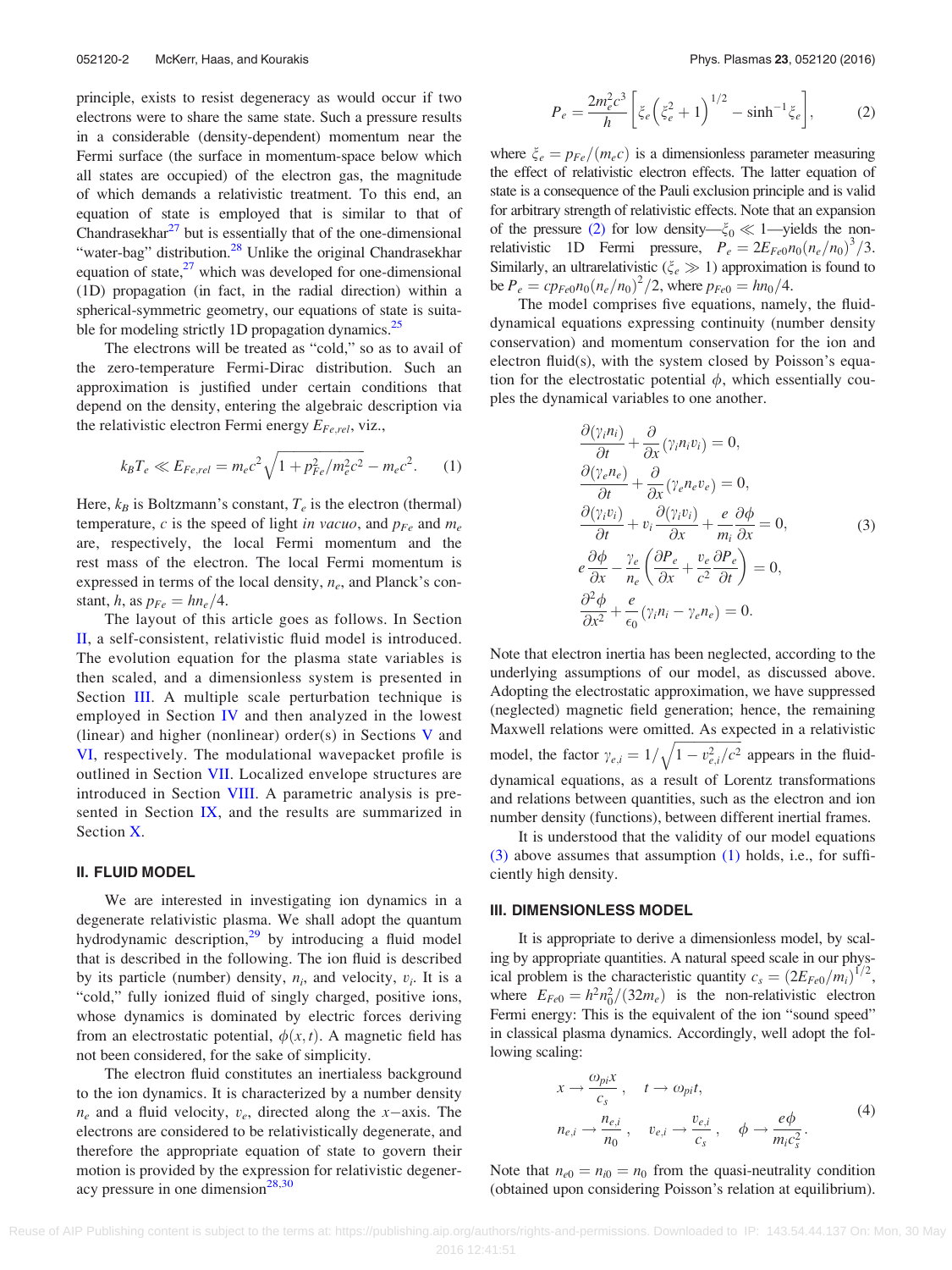<span id="page-3-0"></span>Finally, a natural pressure scale  $P_0 = e\phi_0n_0$  is considered. The evolution equations take the form:

$$
\frac{\partial \gamma_i n_i}{\partial t} + \frac{\partial}{\partial x} (\gamma_i n_i v_i) = 0, \n\frac{\partial \gamma_e n_e}{\partial t} + \frac{\partial}{\partial x} (\gamma_e n_e v_e) = 0, \n\frac{\partial \gamma_i v_i}{\partial t} + v_i \frac{\partial \gamma_i v_i}{\partial x} + \frac{\partial \phi}{\partial x} = 0, \n\frac{\partial \phi}{\partial x} - \frac{\gamma_e n_e}{\sqrt{1 + \xi_0^2 n_e^2}} \left( \frac{\partial n_e}{\partial x} + \alpha v_e \frac{\partial n_e}{\partial t} \right) = 0, \n\frac{\partial^2 \phi}{\partial x^2} + \gamma_i n_i - \gamma_e n_e = 0,
$$
\n(5)

where

$$
\gamma_{e,i} = \left(1 - \frac{c_s^2}{c^2} v_{e,i}^2\right)^{-1/2}.\tag{6}
$$

With this scaling, there is only one free parameter left:  $\xi_0 = h n_0 / 4 m_e c$ . The electron Fermi energy can be expressed as  $E_{Fe0} = m_e c^2 \xi_0^2 / 2$  and so can  $\alpha$  as a result

$$
\alpha = \frac{c_s^2}{c^2} = \frac{2E_{Fe0}}{m_i c^2} = \frac{m_e \xi_0^2}{m_i}.
$$
 (7)

We may, where appropriate, still retain the notation for  $\alpha$ below, recalling (rather than substituting with) the exact expression above, for the sake of analytical tractability.

Concluding this section, we note that the essential physics of our model is elegantly "hidden" in the parameter  $\xi_0$ , which incorporates the relativistic effect, here manifested in terms of the (high) plasma density.

## IV. MULTISCALE PERTURBATION SCHEME

A multiple-scales technique will be employed in the fol-lowing.<sup>[31](#page-8-0)</sup> We anticipate a solution that comprises a fast carrier wave and a slowly evolving envelope amplitude

$$
u \sim u(X_1, X_2, ..., T_1, T_2)e^{i(kX_0 - \omega T_0)}, \tag{8}
$$

where  $T_r = \epsilon^r t$  and  $X_r = \epsilon^r x$ ;  $\epsilon > 0$  is a small, free parameter (it is independent of  $X_r$  and  $T_r$ ).

The state functions are expanded around their equilibrium values as

$$
n_i \approx 1 + \epsilon n_{i1} + \epsilon^2 n_{i2} + \epsilon^3 n_{i3}
$$
  
\n
$$
n_e \approx 1 + \epsilon n_{e1} + \epsilon^2 n_{e2} + \epsilon^3 n_{e3}
$$
  
\n
$$
v_i \approx \epsilon v_1 + \epsilon^2 v_2 + \epsilon^3 v_3
$$
  
\n
$$
v_e \approx \epsilon v_{e1} + \epsilon^2 v_{e2} + \epsilon^3 v_{e3}
$$
  
\n
$$
\phi \approx \epsilon \phi_1 + \epsilon^2 \phi_2 + \epsilon^3 \phi_3.
$$
  
\n(9)

Furthermore, each of the functions is decomposed into Fourier components; for instance, for the velocity contribution in order  $\epsilon^n$ 

$$
u_n = \sum_{l=-n}^{n} u_n^{(l)} e^{il(kX_0 - \omega T_0)}.
$$
 (10)

This relation holds  $\forall n = 1, 2, 3, \dots$ , hence

• 
$$
l = -1, 0, 1
$$
 for  $n = 1$ ,  
\n•  $l = -2, -1, 0, 1, 2$  for  $n = 2$ ,

and so on. Since these functions are real-valued, it must be imposed that

$$
u_n^{(-r)} = \bar{u}_n^{(r)}.
$$

Upon substituting into the model equations [\(3\)](#page-2-0) above and then isolating successive contributions (orders in  $\epsilon$ ), this perturbation/expansion scheme yields a system of polynomials in  $\epsilon$  whose coefficients are required to vanish independently, since  $\epsilon$  is free (arbitrary-valued). For any given value of  $n (= 1, 2, ...)$ , these coefficients can be decomposed into their separate harmonics, expressed by the second index l (taking values from  $-n$  to n). Each decomposition suggests a relation to be imposed between its constituent variables, which provides the solution for the given harmonic (amplitude). These expressions for the harmonics are then fed into the next order in  $n$ , and so on. The tedious, but straightforward algebraic procedure, is presented in detail in Ref. [31](#page-8-0).

As an example, consider Poisson's equation at the second order of  $\epsilon$ 

$$
\frac{\partial^2 \phi_2}{\partial X_0^2} + 2 \frac{\partial^2 \phi_1}{\partial X_0 \partial X_1} + n_{i2} - n_{e2} + \frac{\alpha}{2} (v_{i1}^2 - v_{e1}^2) = 0.
$$

This can be split into equations for the "zeroth," first, and second harmonics, respectively

$$
n_{i2}^{(0)} - n_{e2}^{(0)} + \alpha \left(v_{i1}^{(1)} v_{i1}^{(-1)} - v_{e1}^{(1)} v_{e1}^{(-1)}\right) = 0
$$

$$
-k^2 \phi_2^{(1)} + 2ik \frac{\partial \phi_1^{(1)}}{\partial X_1} + \left(n_{i2}^{(1)} - n_{e2}^{(1)}\right) = 0
$$

$$
-4k^2 \phi_2^{(2)} + \left(n_{i2}^{(2)} - n_{e2}^{(2)}\right) + \frac{\alpha}{2} \left(v_{i1}^{(1)2} - v_{e1}^{(1)2}\right) = 0.
$$

Analogous equations are obtained at all expansion and harmonic order(s), thus providing explicit solutions for the harmonic amplitudes. The tedious details of the algebraic procedure are omitted here: in the following, we shall provide the main steps. The relevant expressions for the harmonic amplitudes are reported in the [Appendix](#page-7-0).

#### V. LINEAR RESPONSE AND DISPERSION RELATION

At the first order, there is only a first harmonic to investigate. The equations are presented below

$$
-\omega n_{i1} + k v_{i1} = 0,
$$
  
\n
$$
-\omega n_{e1} + k v_{e1} = 0,
$$
  
\n
$$
-\omega v_{i1} + k \phi_1 = 0,
$$
  
\n
$$
-\sqrt{1 + \xi_0^2} \phi_1 + n_{e1} = 0,
$$
  
\n
$$
-k^2 \phi_1 + n_{i1} - n_{e1} = 0.
$$
\n(11)

The electrons' equation of motion is used to eliminate  $n_{e1}$ from Poisson's relation. The electrons' equation of continuity is used to find  $v_{e1}$  but contains no other state variables.

Reuse of AIP Publishing content is subject to the terms at: https://publishing.aip.org/authors/rights-and-permissions. Downloaded to IP: 143.54.44.137 On: Mon, 30 May 2016 12:41:51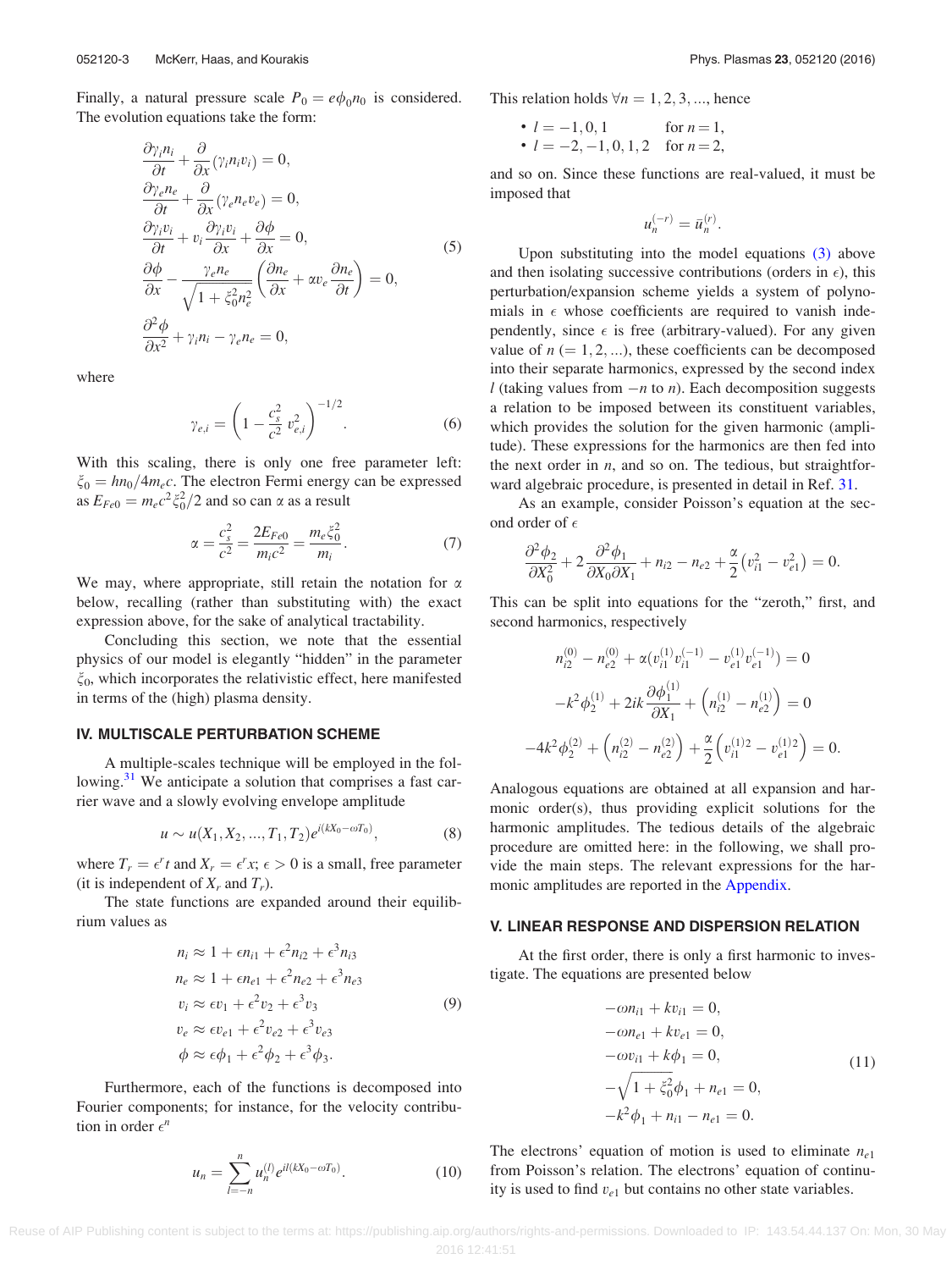<span id="page-4-0"></span>The remaining three equations (the equations of continuity and of motion for the ions and Poisson's equation) can be arranged as follows:

$$
\begin{pmatrix} -\omega & k & 0 \\ 0 & -\omega & k \\ b & 0 & -(c_1 + k^2) \end{pmatrix} \begin{pmatrix} n_{i1} \\ v_{i1} \\ \phi_1 \end{pmatrix} = \vec{0},
$$

where

$$
c_1 = \sqrt{1 + \xi_0^2}.
$$
 (12)

The vanishing determinant condition for a non-trivial solution to exist leads to the dispersion relation

$$
\omega^2 = \frac{k^2}{c_1 + k^2}.\tag{13}
$$

Note that  $c_1$  (defined above) essentially regulates the longwavelength behavior of electrostatic waves, since  $\omega \simeq k/\sqrt{c_1}$ for  $k \ll 1$ , while  $\omega \simeq 1$  for  $k \gg 1$ .

Two important quantities are to be retained (and distinguished) at this stage, of high importance in the dynamics of modulated wavepackets: the phase speed  $(v_{ph} = \omega/k)$  and the group velocity ( $v_g = d\omega/dk$ ). These can directly be obtained as functions of the wavenumber  $k$  (see Fig. 1). Caution must be exercised in the interpretation of the plots, as the scales are density-dependent, so curves with different equilibrium densities are not presented on the same scale. This will be discussed further below.

The solutions for the first harmonic amplitudes, as obtained in this order, can be expressed as functions of the electrostatic potential (leading-order disturbance) amplitude  $\phi_1^{(1)} = \psi$  as

$$
n_{i1}^{(1)} = \frac{k}{\omega} v_{i1}^{(1)} = \frac{k^2}{\omega^2} \psi \,, \quad v_{e1}^{(1)} = \frac{\omega}{k} n_{e1}^{(1)} = \frac{c_1 \omega}{k} \psi \,. \tag{14}
$$

# VI. NONLINEAR TREATMENT

We may now consider the evolution equations at the next (second) order in the expansion parameter  $\epsilon$ . The five equations for the first harmonic at the second order of  $\epsilon$  are



FIG. 1. .Plot of the frequency  $\omega(k)$  for density values:  $n_0 = 10^{11} \text{m}^{-1}$  (continuous upper line) and  $n_0 = 3 \times 10^{12} \text{m}^{-1}$  (dashed lower line).

reduced to three by the use of the expressions derived for the first order. The three remaining equations can again be expressed as a matrix equation, and this time the vector formed of  $n_{i2}^{(1)}$ ,  $v_{i2}^{(1)}$ , and  $\dot{\phi}_2^{(1)}$  being acted upon by the same matrix operator as before. The degeneracy of this matrix forces the following condition on the first-order amplitudes:

$$
\frac{\partial \psi}{\partial T_1} + v_g \frac{\partial \psi}{\partial X_1} = 0.
$$
 (15)

This condition essentially ensures that secular terms (which would potentially lead to divergent solutions) are eliminated. From Eq. (15) we have that  $\psi = \psi(X_1 - v_gT_1)$ , so that the envelope moves at the group velocity  $v_g = d\omega/dk$ .

We can freely set  $\phi_2^{(1)}$  to zero. Using the linear relations between these second-order quantities, we find

$$
\phi_2^{(1)} = 0
$$
  
\n
$$
n_{i2}^{(1)} = -2ik \frac{\partial \psi}{\partial X_1}
$$
  
\n
$$
v_{i2}^{(1)} = -i\omega \frac{\partial \psi}{\partial X_1}
$$
  
\n
$$
n_{e2}^{(1)} = 0
$$
  
\n
$$
v_{e2}^{(1)} = \frac{ic_1}{\omega} \left(1 - \frac{\omega}{k} v_g\right) \frac{\partial \psi}{\partial X_1}.
$$
\n(16)

The second-harmonic and zeroth-harmonic amplitudes are found to be proportional to  $\psi^2$  and  $|\psi|^2$ , respectively. The exact formulae are given in the [Appendix.](#page-7-0)

Applying the same method to the five equations in the first harmonic at *third* order in  $\epsilon$ , we obtain a consistency condition in the form of a non-linear Schrödinger Equation (NLSE)

$$
i\frac{\partial \psi}{\partial \tau} + P \frac{\partial^2 \psi}{\partial \xi^2} + Q|\psi|^2 \psi = 0.
$$
 (17)

Here, the time and space variables are  $\tau = T_2 = \epsilon^2 t$  and  $\xi = X_1 - v_f T_1 = \epsilon (x - v_g t)$ , respectively. The coefficient  $P = d^2\omega/2dk^2$  gives rise to dispersion, where the coefficient  $Q$  represents cubic nonlinearity: the full expression for  $Q$  is given in the [Appendix](#page-7-0), owing to its length.

It may be appropriate to discuss the long-wavelength (small  $k$ ) behavior of the coefficients  $P$  and  $Q$ , by deriving approximations to their respective expressions; these are

$$
P \approx -\frac{3k}{2c_1^{3/2}},
$$
  
\n
$$
Q \approx \frac{1}{12c_1^{3/2}k} \left(4 + 3\xi_0^2 - 2\alpha c_1\right) \left(4 + 3\xi_0^2 - \alpha c_1\right).
$$
 (18)

Note that  $P < 0$  in this region, while Q can be shown to be positive, thus ensuring stability for large wavelengths, as will be discussed below.

## VII. MODULATIONAL STABILITY ANALYSIS

Let us adopt a periodic reference solution,  $\psi_0 = a_0 e^{iQ a_0^2 t}$ . To derive a dispersion relation for a periodic disturbance to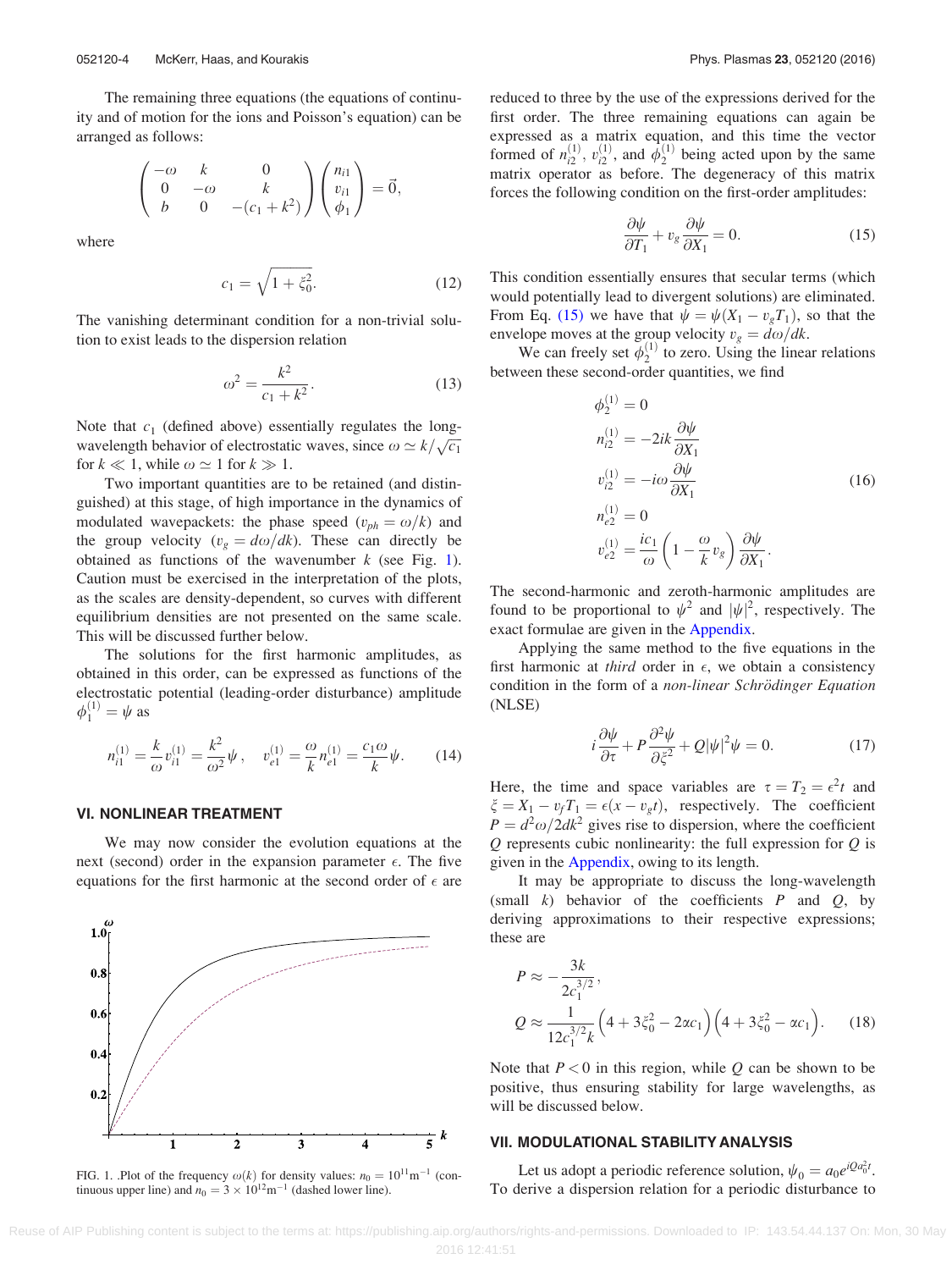<span id="page-5-0"></span>this solution, we append small, real corrections of the same magnitude to both the amplitude and the phase

$$
\psi_0 \mapsto (a_0 + a_1) e^{i(Qa_0^2 t + b_1)}.
$$
\n(19)

Since the corrections take real values, the NLSE [\(17\)](#page-4-0) can be separated into real and imaginary parts after inserting the perturbed solution. The two equations thus obtained are

$$
-\frac{\partial b_1}{\partial t} + P \frac{\partial^2 a_1}{\partial x^2} + 2Q a_0^2 = 0
$$
  

$$
\frac{\partial a_1}{\partial t} + P \frac{\partial^2 b_1}{\partial x^2} = 0.
$$
 (20)

The corrections are periodic, taking the form  $a_1 = Ae^{i(\kappa x - \Omega t)}$ +c.c. and  $b = Be^{i(kx - \Omega t)} + c.c.$ , where A and B are complex and  $\Omega$  and  $\kappa$  are real. Inserting this into the equations above yields a pair of simultaneous equations in  $A$  and  $B$ , the consistency condition of which is the required dispersion relation

$$
\Omega^2 = (P\kappa)^2 \left(1 - \frac{2Qa_0^2}{P\kappa^2}\right).
$$
 (21)

It is evident that  $\Omega$  is always real if  $Q/P > 0$ . If  $Q/P < 0$ , then  $\Omega$  will be imaginary below a certain threshold

$$
\kappa < \kappa_{crit} = a_0 \sqrt{\frac{2Q}{P}},\tag{22}
$$

up until which point the solution will be unstable. This interval is dependent on the value,  $k$ , of the wavenumber of the solution. The growth rate attains its maximum at  $\kappa_{max} = a_0 \sqrt{Q/P}$ . This mechanism is equivalent to the Benjamin-Feir instability in hydrodynamics.<sup>[31,32](#page-8-0)</sup>

# VIII. LOCALIZED ENVELOPE STRUCTURES

Various exact solutions to Eq.  $(17)$  are known,<sup>[33](#page-8-0)</sup> including envelope solitons $34,35$  and breather-type structures.<sup>[36](#page-8-0)</sup> Interestingly, these have been employed recently in modeling freak-waves (rogue waves).

Envelope solitons, of particular interest to us here, fall into two broad classes: "bright-type" and "dark-type" soli-tons.<sup>[31,35](#page-8-0)</sup> Bright solutions take the form of a localized region of high intensity and correspond to the case when  $Q/P > 0$  that is, they can exhibit instability for  $\kappa$  within the interval described above. Grey or dark solutions are localized reductions of intensity within a constant ambient background amplitude. They can arise when  $PQ < 0$  and are therefore stable under the periodic disturbance described above.

In order to avoid iterative work, we do not provide detailed information on envelope structures, as this can be found elsewhere. Envelope structures are described in full detail in Refs. [34](#page-8-0) and [37](#page-8-0) and summarized in Ref. [31](#page-8-0). Breathertype solutions as models for rogue waves were described, e.g., in Ref. [36](#page-8-0); also see Refs. [17](#page-8-0) and [39](#page-8-0) for a recent review.

We shall here limit ourselves to pointing out the basic amount of information needed to follow the parametric investigation provided in the following paragraph. In particular, we emphasize that a quantity of crucial importance is the ratio  $Q/P$ . As shown above, the sign of  $Q/P$  determines the stability profile of modulated wavepackets from a qualitative point of view: a positive (negative) sign implies modulational instability (stability). The value of  $Q/P$  is proportional to the (square) wavenumber  $\kappa$ ; in other words, a perturbation may become unstable in the window  $[0, \kappa]$ . Furthermore, the ratio  $Q/P$  is related to the inverse width of a bright pulse of given amplitude  $\psi_0$ : to see this, recall that a bright soliton solution of the NLSE [\(17\)](#page-4-0) in the form  $\psi_0$  sech $\left(\frac{\xi - \mu_e \tau}{L}\right)$  satisfies the relation  $\psi_0 L \sim (P/Q)^{1/2}$ . Therefore, for given  $\psi_0$  (prescribed, i.e., by the lump of energy launched in the system), an envelope soliton will be wider (i.e., larger  $L$ ) if  $Q/P$ acquires smaller values, and vice versa. The same is true for dark type solitons, viz.,  $\psi_0 L \sim |P/Q|^{1/2}$ . Recalling that the coefficients  $Q$  and  $P$  are functions of the carrier wavenumber k, we see that the geometric characteristics of envelope solitons will vary from one value of  $k$  to another.

The parametric variation of the ratio  $Q/P$  will be discussed in Section IX.

# IX. PARAMETRIC ANALYSIS

In this section, we shall discuss the parametric dependence of the coefficients  $Q$  and  $P$  (and of their ratio) on relevant plasma parameters. We recall that our basic model involved the single parameter  $\xi_0$ , essentially a function of the (equilibrium) density  $n_0$ . A comment is required therefore on the density treatment throughout the analysis that follows. This is a one-dimensional setting, so we adopt the Wigner-Seitz (WS) density as a reasonable one-dimensional equivalent to a three-dimensional density. The WS density is formulated as the inverse of the diameter of a sphere whose volume is equal to the mean volume per particle, in three dimensions. In our case, the "diameter" of this mean sphere corresponds to the mean separation of the particles in one dimension (assuming each particle to lie in the center of its own "sphere"). The density is expressed as  $n_{WS} = \left(\frac{\pi n_{3D}}{6}\right)^{1/2}$  $\left(\frac{\pi n_{3D}}{6}\right)^{1/3}$ . Now, since the scaling involved the (electron) Fermi energy, which in turn depends on the density, we have had to face the fact that our "yardstick" in the plots would be densitydependent. Although this (scaling choice) does not affect our analysis qualitatively, some questions might arise on quantitative predictions. To account for this inherent ambiguity in the analysis, one may introduce a (fixed) reference density value, leading to fixed scaling units. We have chosen  $n_0 =$  $10^{11}$  m<sup>-1</sup> as a reference density, since this corresponds roughly (by the above formula), in order of magnitude, to representative densities encountered in such places as the interior of a dense dwarf star  $(n_{3D} \sim 10^{33} - 10^{36} \,\text{m}^{-3})$ .<sup>[8](#page-8-0)</sup> It is in such environments that the density is thought to be high enough for the manifestation of the relativistic effects under investigation here.

Fig. [2](#page-6-0) depicts  $Q/P$  versus the electron equilibrium density. As stated above, we have worked with representative values corresponding roughly to those found in the interior of a white dwarf star. It is clear that any solution for these two values of the density will be stable for small wavenumbers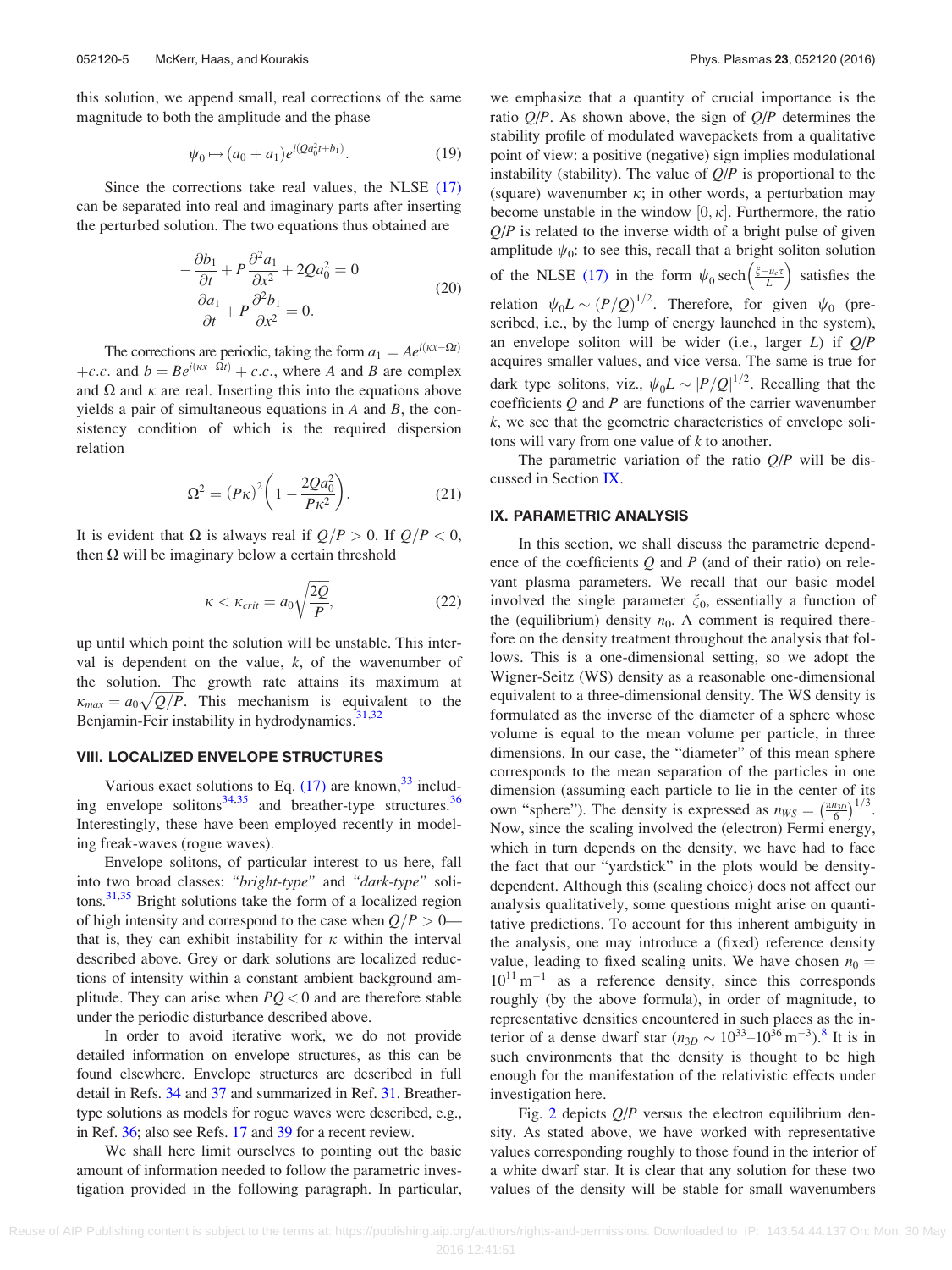<span id="page-6-0"></span>

FIG. 2. Plot  $Q(k)/P(k)$  for  $n_0 = 10^{11}$  m<sup>-1</sup> (blue) and  $10^{12}$  m<sup>-1</sup> (black).

since the coefficients  $P$  and  $Q$  are of opposite signs for small  $k$ —see Eq. [\(18\).](#page-4-0)

We have shown that instability sets in when the sign of PQ becomes positive. In practical terms (cf. plots), this occurs above a wavenumber threshold, say  $k_{crit}$ , corresponding to a root of  $Q$  in our case (recall that  $P$  is negative here). Fig. 3 shows the root of Q on the k-axis. This root, denoted  $k_{crit}$ , is the lower bound on the interval over  $k$  within which instability can be established. An increase in equilibrium density results in the possibility of instability for lower values of the wavenumber. However, the dependence on density changes (in the interval of interest) is weak. Although the plot shows an increase in  $k_{crit}$  with equilibrium density, this is true only because  $k_{crit}$  is given in units that depend on density. In real terms, one sees a decrease in this critical wavenumber.

The growth rate [\(21\)](#page-5-0) is depicted in Fig. 4. For ease of viewing, it has been rescaled so that the middle (blue) curve crosses the  $\kappa$ -axis at 1.  $\Omega$  is effectively given in units of  $\omega_{pi}$ for each curve. Since  $\kappa$  scales as  $L_0^{-1} \propto n_0^{-1/2}$ , the apparent increase in  $\kappa_{crit}$  with equilibrium density is misleading, the true trend (a decrease) being revealed upon restoring dimensions. Therefore, the window of instability decreases for higher densities. However,  $\Omega$  refers to units of  $\omega_{pi} \propto n_0^{1/2}$ , so the trend in maximum growth rate (increases with  $n_0$ ) is much stronger in reality. That is to say that there is a larger growth rate over a narrower region of wavenumber for larger equilibrium density.



FIG. 3. The carrier wavenumber (instability) threshold,  $k_{\text{crit}}$ , beyond which modulational instability is possible, is shown as a function of the electron equilibrium density,  $n_0$  (in m<sup>-1</sup>).



FIG. 4. The growth rate (in plasma frequency units) is shown above as a function of perturbation wavenumber,  $\kappa' = \kappa / \kappa_{crit}|_{n_0 = 5 \times 10^{11}}$ . We have taken  $k = 2.5$  throughout this plot. With reference to the maximum growth rate, the lowest (red), middle (blue), and highest (black) correspond, respectively, to  $n_0 = 10^{11} \,\mathrm{m}^{-1}$ ,  $5 \times 10^{11} \,\mathrm{m}^{-1}$ , and  $10^{12} \,\mathrm{m}^{-1}$ .

#### X. CONCLUSIONS

We have investigated the modulational dynamics of electrostatic wavepackets in an electron-ion plasma, modeled via a novel relativistic fluid description. We have shown by adopting a multiscale perturbation methodology that a onedimensional model of an electron-ion plasma comprising ions and relativistically degenerate electrons will support envelope structures. The dispersion relation for the carrier wave has been found and the evolution equation for the envelope has been shown to be the nonlinear Schrödinger equation.

Our equation of state contains the cold, non-relativistic quantum degeneracy pressure as a low-density limit. Accordingly, our model reduces to the classical (non-relativistic) fluid equations in the appropriate limit (neglecting relativistic effects). The only tuneable parameter available is the equilibrium density, since the plasma components were assumed to be "cold" from the outset, as far as the thermal pressure is concerned (see Eq. [\(1\)](#page-2-0)).

Following the paradigm of the Benjamin-Feir instability,<sup>35</sup> we have found conditions for modulational instability of harmonic-amplitude (Stokes' wave like) solutions. The dependence of these conditions on the wavenumber of the carrier and on equilibrium density has been investigated. We have shown that the window for instability narrows for higher equilibrium densities, but the maximum growth rate increases.

Our work may be of relevance in white dwarf stars<sup>3</sup> where the existence of acoustic-type modes has been proposed,<sup>39,40</sup> in which ions would provide the inertia and mainly the electron degeneracy pressure provides the restoring force. Such modes have been predicted $41$  but have not been observed to date.<sup>[40](#page-8-0)</sup> The lack of observations does not imply the absence of acoustic-modes but may be associated with plasma motion below the detection limit.<sup>39</sup> The possibility of the formation of finite amplitude acoustic waves is also suggested in the case of extreme events such as supernova explosions.<sup>8,39</sup> Various relevant theoretical investigations have been proposed, pre-dicting excitations that are yet to be detected.<sup>[17](#page-8-0),[42](#page-8-0)–[44](#page-8-0)</sup>

Considering the possibility for experimental confirmation (realization) of our predictions in the laboratory, we note that the present model becomes relevant for ultra-high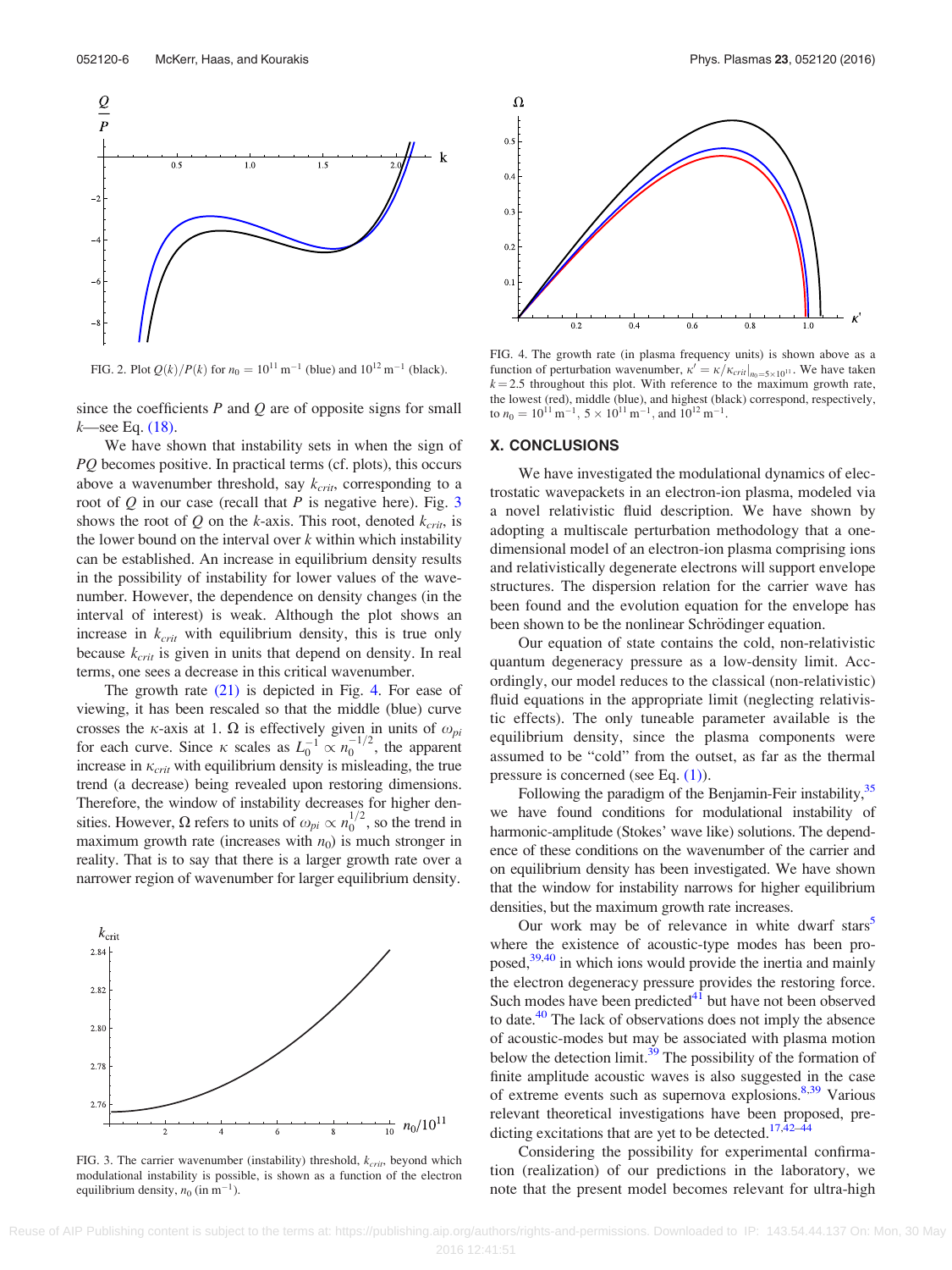<span id="page-7-0"></span>densities, when both degeneracy and relativistic effects come into play. For instance, an one-dimensional density  $n_0 \approx 10^{11} \text{m}^{-1}$ , corresponding to  $\xi_0 \approx 0.1$  (and a 3D equivalent of  $n_{3D} \approx 10^{33} \text{m}^{-3}$ ), is not at all inconceivable in view of the already available laser-plasma compression technol-ogy.<sup>[45,46](#page-8-0)</sup> Such ultra-dense fermion systems tend to be more ideal (collisionless) in view of the Pauli blocking of electron-electron collisions, $47$  so that propagating nonlinear structures can be expected to occur.

It might be appropriate, in closing, to discuss the limitations of our work. We have based our analysis on an electrostatic fluid plasma model, which relies on the one-dimensional (1D) equation of state  $(Es)$   $(2)$  above, in order to close the system of fluid equations [\(3\).](#page-2-0) If one were to assume a 3D geometry, the EoS [\(2\)](#page-2-0) should be replaced by an appropriate function, as discussed in Refs. [28,](#page-8-0) [30,](#page-8-0) and [25.](#page-8-0) Applying the same perturbation theory would lead to a 3D version of the amplitude equation  $(17)$ , which is non-integrable.<sup>[33,48](#page-8-0)</sup> As a consequence, if envelope soliton solutions did exist, they would presumably be unstable, and of little value, e.g., in real experiments. Furthermore, one might consider going beyond the electrostatic approximation by adding an electromagnetic field. This would be a tedious algebraic task, involving taking into account the full Maxwell's equations. An example of such use of reductive perturbation theory in classical plasmas can be found in earlier work. $38,49,50$  $38,49,50$  $38,49,50$  $38,49,50$  $38,49,50$  The above lines of research go well beyond our scope in this work and will not be pursued at this stage.

#### ACKNOWLEDGMENTS

The authors acknowledge support from the EU-FP7 IRSES Programme (Grant No. 612506 QUANTUM PLASMAS FP7-PEOPLE-2013-IRSES). F.H. and I.K. gratefully acknowledge support from the Brazilian research fund CNPq (Conselho Nacional de Desenvolvimento Científico e Tecnológico-Brasil).

# APPENDIX A: ANALYTICAL EXPRESSIONS FOR HARMONIC AMPLITUDES AND NLSE [\(17\)](#page-4-0) **COEFFICIENTS**

The zeroth harmonic at the second order reads

$$
\phi_2^{(0)} = \frac{-1}{c_1 v_g^2 - 1} \left( v_g \left( \alpha v_g \frac{k^2}{\omega^2} - \frac{2k^3}{\omega^3} \right) - \frac{k^2}{\omega^2} \right. \n+ v_g^2 \left[ \alpha c_1^2 v_g \frac{\omega}{k} - 1 - \alpha \left( \frac{k^2}{\omega^2} - \frac{c_1^2 \omega^2}{k^2} \right) \right] \left| \psi \right|^2 = C_{2_3}^0 | \psi |^2 \n v_{i2}^{(0)} = \left( \frac{1}{v_g} C_{2_3}^0 + \frac{k^2}{\omega^2 v_g} \right) | \psi |^2 = C_{2_2}^0 | \psi |^2 \n n_{i2}^{(0)} = \left( \frac{C_{2_2}^0}{v_g} + \frac{2k^3}{\omega^3 v_g} - \alpha \frac{k^2}{\omega^2} \right) | \psi |^2 = C_{2_1}^0 | \psi |^2 \n n_{e2}^{(0)} = \left( c_1 C_{2_3}^0 + \alpha v_g c_1^2 \frac{\omega}{k} - 1 \right) | \psi |^2 = C_{2_4}^0 | \psi |^2 \n v_{e2}^{(0)} = \left( v_g C_{2_4}^0 - \frac{2c_1^2 \omega}{k} + \alpha v_g c_1^2 \frac{\omega^2}{k^2} \right) | \psi |^2 = C_{2_3}^0 | \psi |^2. \tag{A1}
$$

Second harmonics at the second order

$$
\phi_2^{(2)} = -\frac{1}{3k^2\omega^2} \left( \omega^2 \left[ \frac{1}{2} \left( \alpha c_1^2 \frac{\omega^2}{k^2} - 1 \right) - \frac{\alpha}{2} \left( \frac{k^2}{\omega^2} - c_1^2 \frac{\omega^2}{k^2} \right) \right] \n- \frac{3k^4}{2\omega^2} + \frac{\alpha k^2}{2} \right) \psi^2 = C_{23}^2 \psi^2 \n v_{i2}^{(2)} = \left( \frac{ak}{\omega} C_{2_3}^2 + \frac{k^3}{2\omega^3} \right) \psi^2 = C_{22}^2 \psi^2 \n n_{i2}^{(2)} = \left( \frac{k}{\omega} C_{2_2}^2 + \frac{k^2}{\omega^2} \left( \frac{k^2}{\omega^2} - \frac{\alpha}{2} \right) \right) \psi^2 = C_{2_1}^2 \psi^2 \n n_{e2}^{(2)} = \left( c_1 C_{2_3}^2 + \frac{1}{2} \left( \alpha c_1^2 \frac{\omega^2}{k^2} - 1 \right) \right) \psi^2 = C_{2_4}^2 \psi^2 \n v_{e2}^{(2)} = \frac{\omega}{k} \left( C_{2_4}^2 + c_1^2 \left( \frac{\alpha}{2} \frac{\omega^2}{k^2} - 1 \right) \right) = C_{2_5}^2 \psi^2.
$$
\n(A2)

The nonlinearity coefficient in Eq. [\(17\)](#page-4-0) reads

$$
Q = \frac{\omega}{2(c_1 + k^2)} D_3 + \frac{k}{2\omega(c_1 + k^2)} D_2 + \frac{1}{2(c_1 + k^2)} D_1,
$$
\n(A3)

where

$$
D_1 = -\frac{k^2}{\omega} \left( \frac{k}{\omega} \left( C_{2_2}^0 + C_{2_2}^2 \right) + C_{2_1}^0 + C_{2_1}^2 \right) + \alpha k \left( C_{2_2}^0 + C_{2_2}^2 \right)
$$
  
\n
$$
D_2 = \frac{k^2}{\omega} \left( \frac{3k\alpha}{2\omega} - C_{2_2}^0 - C_{2_2}^2 \right)
$$
  
\n
$$
D_3 = 2\xi_0^2 C_{2_3}^2 + \frac{\xi_0^2}{c_1} \left( C_{2_4}^0 - C_{2_4}^2 \right) + \frac{\xi_0^2}{2c_1} - c_1 \left( C_{2_4}^0 + C_{2_4}^2 \right)
$$
  
\n
$$
+ \alpha \left( \frac{c_1^3 \omega^2}{2k^2} + \frac{2c_1 \omega^2}{k^2} C_{2_4}^2 + \frac{c_1 \omega}{k} \left( C_{2_5}^0 - C_{2_5}^2 \right) \right)
$$
  
\n
$$
- \frac{3\alpha}{2} \left( \frac{k^4}{\omega^4} - \frac{c_1^3 \omega^2}{k^2} \right) - \alpha \left( \frac{k}{\omega} \left( C_{2_2}^0 + C_{2_2}^2 \right) - \frac{c_1 \omega}{k} \left( C_{2_5}^0 + C_{2_5}^2 \right) \right).
$$
  
\n(A4)

#### APPENDIX B: LONG-WAVELENGTH APPROXIMATION

We derive approximate expressions for the coefficients  $P$  and  $Q$  by first approximating their constituents

$$
\frac{\omega}{k} = v_{ph} = \sqrt{\frac{1}{c_1 + k^2}} = \sqrt{\frac{1}{c_1}} \sqrt{\frac{1}{1 + k^2/c_1}} \approx \sqrt{\frac{1}{c_1}} \left( 1 - \frac{k^2}{2c_1} \right)
$$
  
\n
$$
\omega \approx \sqrt{\frac{1}{c_1}} \left( k - \frac{k^3}{2c_1} \right)
$$
  
\n
$$
v_g \approx \sqrt{\frac{1}{c_1}} \left( 1 - \frac{3k^2}{2c_1} \right)
$$
  
\n
$$
C_{2_3}^0 \approx \frac{1}{3k^2} \left( \alpha c_1 - 3 \xi_0^2 - 4 \right) \approx \frac{q_3}{k^2}
$$
  
\n
$$
C_{2_2}^0 \approx \sqrt{c_1} \frac{q_3}{k^2}
$$
  
\n
$$
C_{2_1}^0 \approx c_1 \frac{q_3}{k^2}
$$
  
\n
$$
C_{2_4}^0 \approx \frac{c_1 q_3}{k^2}
$$
  
\n
$$
C_{2_5}^0 \approx \sqrt{c_1} \frac{q_3}{k^2}
$$
  
\n
$$
C_{2_5}^0 \approx \sqrt{c_1} \frac{q_3}{k^2}
$$
  
\n(22)

Reuse of AIP Publishing content is subject to the terms at: https://publishing.aip.org/authors/rights-and-permissions. Downloaded to IP: 143.54.44.137 On: Mon, 30 May

 $\mathbf{C}$